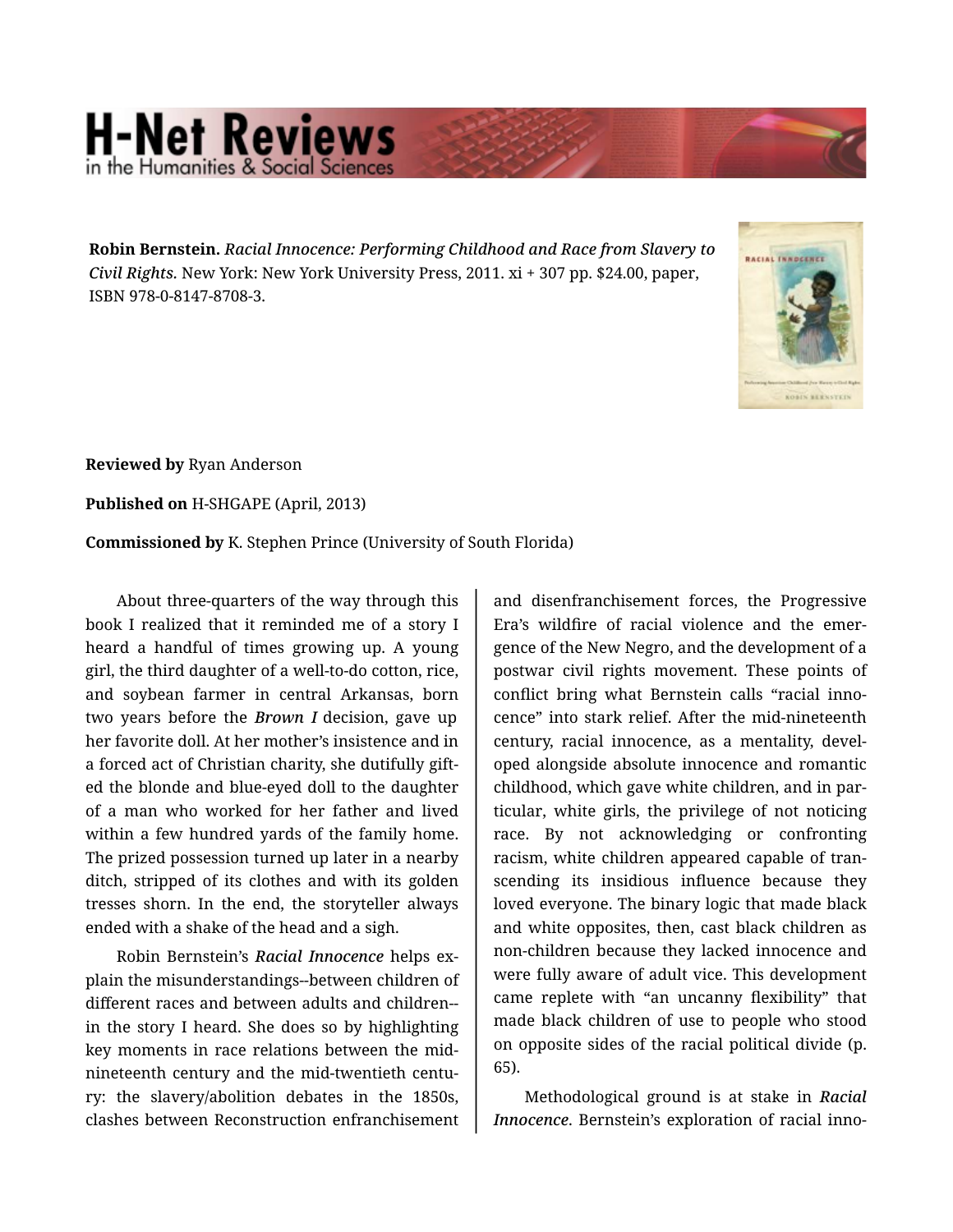cence lets her demonstrate how material culture acts as "scriptive things" that give voice to the voiceless. As she states, "The operative questions are, 'what historically located behaviors did this artifact invite? And what practices did it discour‐ age?' The goal is not to determine what any one individual did with an artifact but rather to un‐ derstand how a nonagential artifact, in its histori‐ cal context, prompted or invited--scripted--actions of humans who were agential and not infrequent‐ ly resistant" (p. 8). Bernstein insists that her goal is not exploring what any one person did with objects so much as delineating larger patterns of be‐ havior that stemmed from historicized prompts. Bernstein explains that these "scripts" provided suggestions for behavior as interpreted by histori‐ cal actors, defining but not controlling how they thought by delineating the fields of acceptable language one used when discussing race and childhood. For example, Bernstein makes the case that Harriet Beecher Stowe's *Uncle Tom's Cabin* (1852) provided a wellspring of artifacts and ideas that shaped racial innocence's development. Its text, stock characters, and settings became the syntax that Americans relied on when they used children as a way of making sense of racial poli‐ tics. The process of production and reception took Stowe's sentimental and humanizing portrayal of slave families and made it into a representation of the black/white binary relationship that racialized innocence and made despising black people easi‐ er. American culture disseminated these ideas through dolls, which objectified and reobjectified African Americans by letting black and white peo‐ ple practice the exertion of will over one another. This was not good, clean fun.

Bernstein's thesis is that racial innocence and children's things hid racism and spread hate from the nineteenth-century minstrel environment to modern American culture. She argues that *Satur‐ day Night Live's* vaudevillian format, the gloves worn by Mickey Mouse and Bugs Bunny, Raggedy Ann, and Frank Baum's Scarecrow still suggest that there is an "us" and "them." Dolls put girls

and girlhood at the center of the project that cre‐ ated and maintained the difference between black and white. Bernstein suggests that exploring how children as historical actors and childhood as a historical construct react with and against each other will help people who study childhood move beyond a détente preventing an understanding of children as actual people and idealized versions of Americans. Ultimately, Bernstein hopes that readers will consider what she calls the "Awwww" moment as involuntary response that perpetuates innocent whiteness. Questioning the innate cuteness of an adorable white child helps us understand how black Americans worked at "unmasking" this response in a silent act of sub‐ versive resistance.

The work's first two chapters establish its methodological bedrock. The first chapter grounds the concept of white innocence and lack of innocence in black children in depictions of pain. Bernstein compares the "angels" of white girlhood who were spared pain and the "pick‐ aninny's" three properties, specifically childish immaturity, darkness, and inability to feel pain. The second chapter demonstrates the analytical power of "scriptive objects," such as topsy-turvy dolls (these objects have two heads--one black and one white--instead of a head and feet, the dress covers one head and can be flipped up to remake the doll into a toy of a different color). Tospy-turvy dolls represented the actual lack of difference be‐ tween white and black women, who were all ob‐ jects of white male power. Here, Bernstein traces racial innocence's emergence and maps out how material culture acted as contested ground.

In the last three chapters, Bernstein follows a rough chronological and topical framework by working with "scripts" and exploring the creation and demystification of racial innocence. The third chapter examines *Uncle Tom's Cabin* and its value as a story people used. It was through "Tomi‐ tudes," different editions, self-adapted plays, that a misunderstanding remade and imbued the story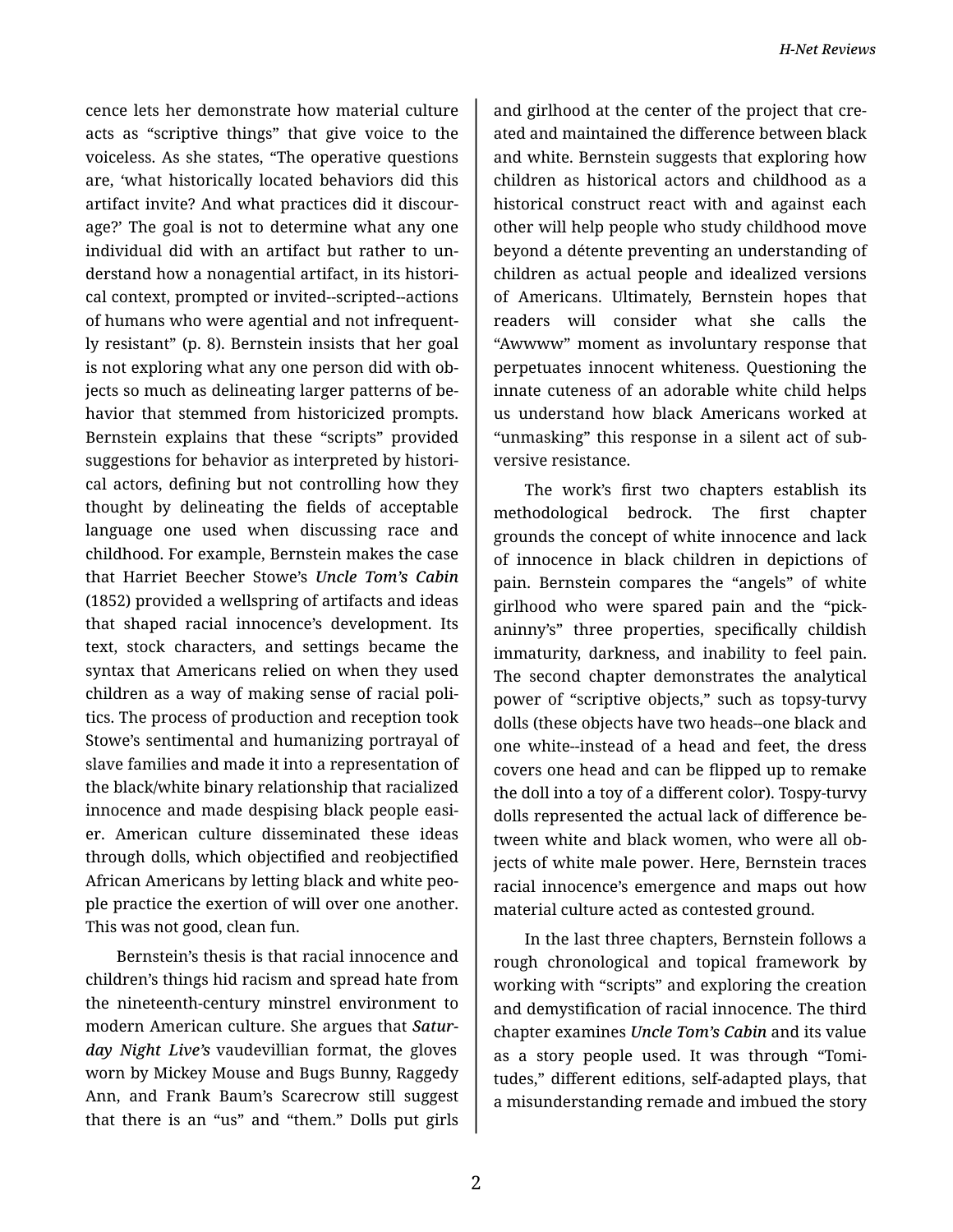with meanings that Stowe did not intend. The fourth chapter focuses on Raggedy Ann (as a doll, book character, and the subject of a play) by por‐ traying the character as an example of updated minstrelsy. Raggedy Ann was merely Stowe's Top‐ sy used as a coded pickaninny who communicat‐ ed that slaves, and black people generally, were never bothered by pain, which was a central justi‐ fication used by advocates of slavery who dehu‐ manized African people. In the fifth chapter, Bernstein argues that while black dolls told all children that black bodies' value stemmed from the abuse they absorbed, black people began us‐ ing them as a form of resistance. The book's apex comes in this final chapter with the Clark doll tests that Thurgood Marshall used while arguing that black children internalized racism in the *Brown I* decision.

*Racial Innocence*, which is already collecting awards and recognition for the ways it challenges how we think about childhood, race, and the transmission of ideas, as well as its reconceptual‐ ization of children's culture, is a delight to the spe‐ cialist. This is probably not where you will send an undergraduate majoring in history who needs a history of childhood or race. And, I am sure his‐ torians will not find a lot that they do not know about the historical conflicts that Bernstein uses as a chronological guide. She assumes the reader is well grounded in these areas, and that her job is challenging and modifying what historians ac‐ cept. I do wonder if the racial innocence that she hangs upon white children appeared as a natural or accepted as Bernstein argues. Gary Cross, for instance, in *The Cute and the Cool: Wondrous In‐ nocence and Modern American Children's Culture* (2004), argued well that "wondrous innocence" in the late nineteenth century was hardly something middle-class Americans accepted unequivocally as a trait in their children. Also, the language is of‐ ten inaccessible, which is disappointing in a note‐ worthy book addressing a topic with broad appeal and usefulness. Then again, if you are of the mind that language can challenge readers and open

their eyes by shaking their sensibilities, or if you are someone who sees a book as more than sever‐ al pages of words--as a whole product that com‐ bines narrative, illustration, and structure--then this is your title. Historians will appreciate the im‐ pressive archival research and the nuanced ana‐ lytical layering that Bernstein provides. As a re‐ sult of these qualities, there are many, many, many nuggets in *Racial Innocence* that professors teaching advanced courses in the Gilded Age and Progressive Era will mine for lecture material. I am already planning on including Daisy Turner's "innocent" rebellion when I next lecture on black intellectualism at the twentieth century's turn. And the secret language represented by topsyturvy dolls will stimulate conversations among people interested in thinking about how passive resistance is not really that passive. As mentioned above, Bernstein clearly explains in her introduc‐ tion how she thinks her work contributes to the debate regarding the place of children and the child as an area of historical analysis, so I will not retrace what she does well. I will add that this work--like the collection of essays edited by W. Fitzhugh Brundage, *Beyond Blackface: African Americans and the Creation of American Popular Culture, 1890-1930* (2011), reviewed here on H-SHGAPE recently--also contributes to the growing literature complicating the place of blackface in America's cultural history.[1] In the end, Bern‐ stein's work is valuable because of the conversa‐ tions it will stir among colleagues and in graduate seminars.

*Racial Innocence* ends with an analysis of the Clark doll test. Bernstein points out that the way children reacted in that event changed what adults thought about black children and their in‐ herent humanity, but that it also created a misun‐ derstanding of children and childhood in the process. That is, it perpetuated the idea that young people were innocent and unaware of the various contexts that shaped their actions. In this sense, black children won a racial battle for adults, only to lose the war for themselves and all